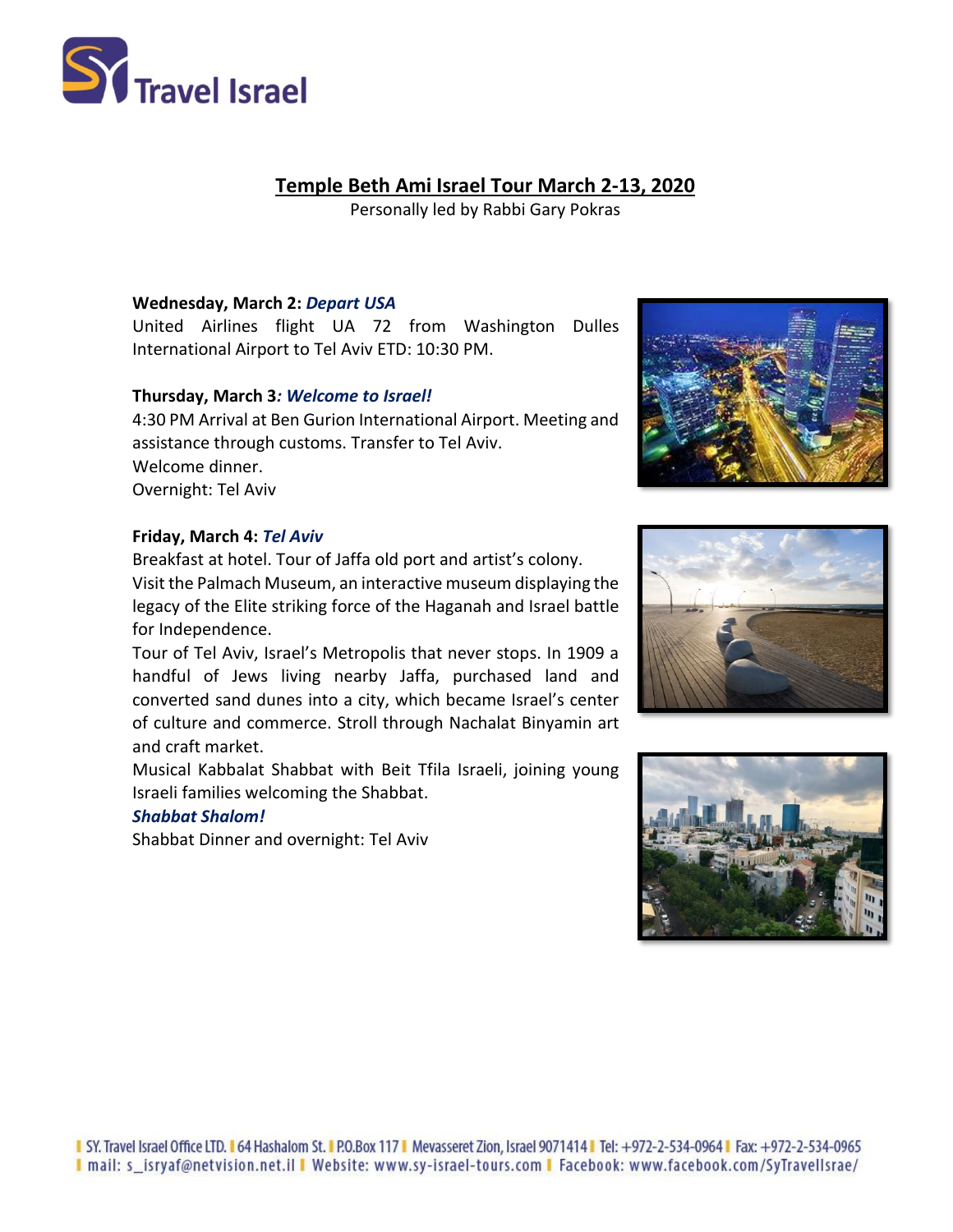

#### **Saturday, March 5:** *Caesarea - Haifa - Rosh Hanikra*

Breakfast at hotel. Depart Tel Aviv, traveling via the coastal highway to Caesarea National Park. Visit the Roman and Crusader city excavations and walk along the Mediterranean coast. Proceed to Haifa to view the Bahai Temple and beautiful gardens, overlooking the bay.

Continue to Rosh Hanikra, descend by cable car to the beautiful white grottos. View Israel Western border.

Dinner and overnight: Ruth hotel, Safed

## **Sunday, March 6:** *Golan Heights - Mount Bental - Tel Dan - Misgav Am*

Breakfast at hotel. Hike Tel Dan Biblical City and nature reserve. Board our jeeps for an insight into the strategic complexity of the Golan Heights. Proceed to Mount Bental for an overview of Israel northern border and Syria.

Drive to Misgav Am for security briefing and meeting with Kibbutz members living on the border line.

Dinner and overnight: Ruth hotel, Safed

#### **Monday, March 7:** *Sefad - Jerusalem*

Breakfast at hotel. Sefad Old City, city of Jewish Kabbalah and mysticism, walk through its cobbled streets, old synagogues and arts galleries.

Drive to Kfar Kedem restored Biblical village; Experience and recreate the day-to-day life of this ancient land. Donkey ride and Biblical activities followed by BBQ lunch.

Drive to Jerusalem. Shehechyanu ceremony on Mount Scopus overlooking the "Golden City".

Overnight: Dan Boutique hotel, Jerusalem





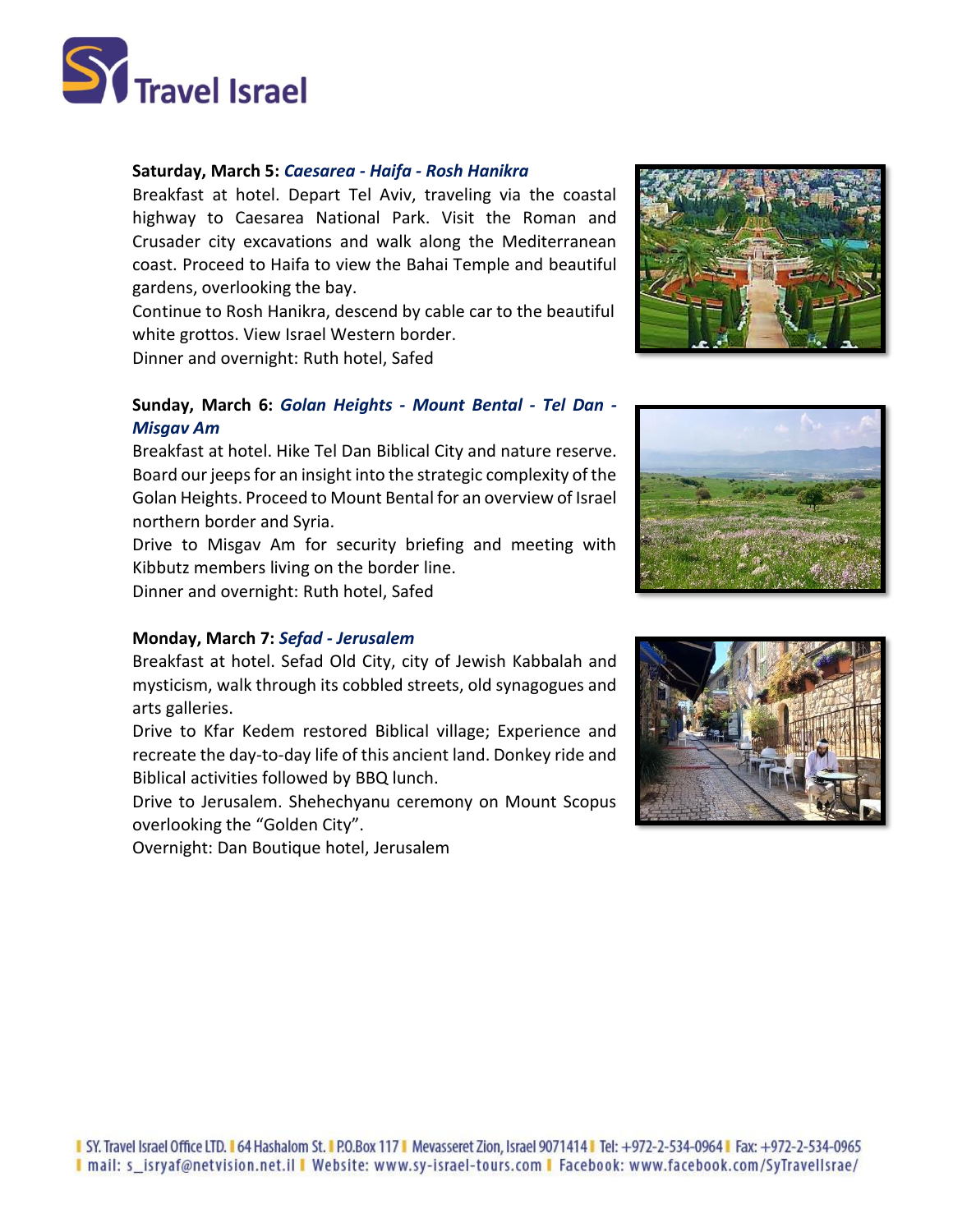

## **Tuesday, March 8:** *Old city of Jerusalem*

Breakfast at hotel. Today we experience the thrill of entering the Old City. Audio-visual visit to Beit Hamikdash at the Davidson Center. Walk to the Western Wall. Guided tour of the Kotel Tunnels, the underground continuation of the Western Wall, along the Temple Mount. Walk along the Via Dolorosa Stations of the Cross to the Church of the Holy Sepulcher. Walk through the Cardo – the "ancient Mall" of the Old City, see the different quarters.

Afternoon: Tour the City of David from the First Temple time, including Warren Shaft and King Hezekiah water tunnel. Overnight: Dan Boutique hotel, Jerusalem

#### **Wednesday, March 9:** *New City of Jerusalem*

Breakfast at hotel. View the Knesset and the Supreme Court. Guided tour of Yad Vashem, the Holocaust memorial including the Children Pavilion. Special Bnei Mitzvah Twinning project followed by ceremony and certificates presenting.

Visit the new Herzl museum on Mount Herzl, burial place of Israel's founding fathers and leaders and the site of Jerusalem military cemetery, symbolizing the fulfilment of national aspirations.

Afternoon: Culinary tour of the famous Machne Yehuda Market. Overnight: Dan Boutique hotel, Jerusalem

## **Thursday, March 10:** *Bnei Mitzvot Service - Archeological dig Mazal Tov Bnai Mitzvot and families!*

Breakfast at hotel. Overlooking Jerusalem Old City, Rabbi Gary Pokras will lead Bnei and Bnot Mitzvah services and ceremonies - A lasting memory you will always treasure.

Drive through Ella Valley where David fought Goliath to Tel Maresha for a most fascinating experience; digging our roots at Beit Guvrin with the guidance of the Archeological Seminars experts. We will learn about past civilizations and visit the Roman Columbarium. Return to Jerusalem.

Overnight: Dan Boutique hotel, Jerusalem